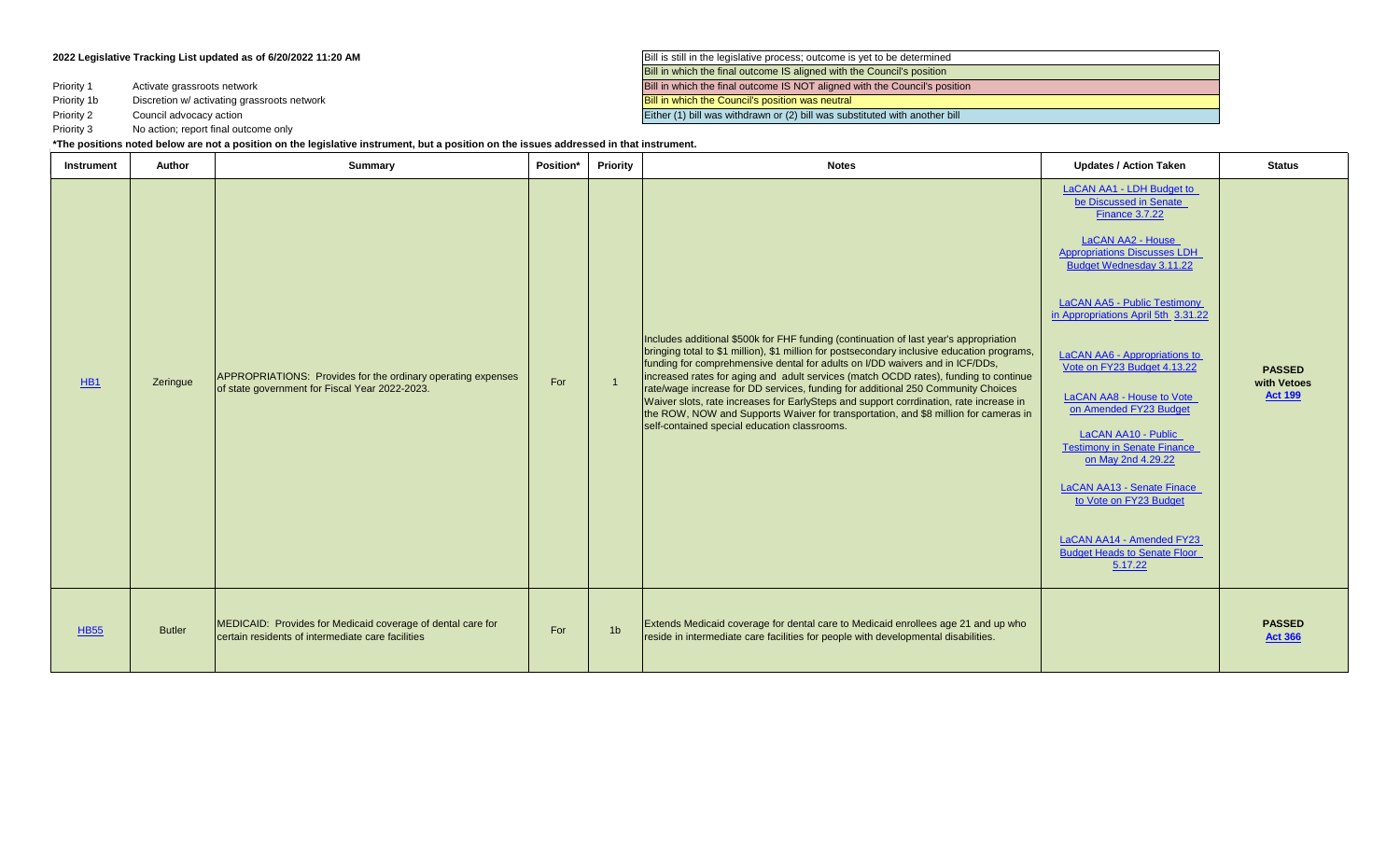| <b>Instrument</b> | Author           | <b>Summary</b>                                                                                                                                                                                  | Position* | <b>Priority</b> | <b>Notes</b>                                                                                                                                                                                                                                                                                                                                                                                                                                                                                         | <b>Updates / Action Taken</b>                                                                                                                                                                                                                                                                                                                                                                                                                                                                                                                                     | <b>Status</b>                                                                  |
|-------------------|------------------|-------------------------------------------------------------------------------------------------------------------------------------------------------------------------------------------------|-----------|-----------------|------------------------------------------------------------------------------------------------------------------------------------------------------------------------------------------------------------------------------------------------------------------------------------------------------------------------------------------------------------------------------------------------------------------------------------------------------------------------------------------------------|-------------------------------------------------------------------------------------------------------------------------------------------------------------------------------------------------------------------------------------------------------------------------------------------------------------------------------------------------------------------------------------------------------------------------------------------------------------------------------------------------------------------------------------------------------------------|--------------------------------------------------------------------------------|
| <b>SB45</b>       | Foil             | SPECIAL EDUCATION: Requires all public school governing<br>authorities to adopt certain policies relative to cameras in certain<br>classrooms by December 31, 2022.                             | For       | $\overline{1}$  | If passed, would amend Act 456 of 2021 which requires all public school governing<br>authorities to adopt policies relative to cameras in self-contained special education<br>classrooms. Strengthens language to clarify that a policy should be developed despite<br>the lack of funding, policies are to be created by December 31st, and policies should<br>be submitted to DOE by January 15th and within ten days of updates to policies.                                                      | Staff continues to stay in contact with<br>Sen. Foil's office to address additional<br>concerns for funding and oversight.<br>LaCAN AA3 - Senate<br><b>Education Needs to Hear from</b><br><b>You About Cameras in Special</b><br><b>Education Classrooms 3.22.22</b><br>LaCAN AA4 - Cameras in<br><b>SpEd Classrooms on Senate</b><br>Floor Today 3.29.22<br>LaCAN AA11 - House<br><b>Education to Discuss Cameras in Self-</b><br>Contained Classrooms 5.6.22<br>LaCAN AA15 - House to Debate Self-<br><b>Contained Special Education</b><br>Classrooms 5.25.22 | Sent to Governor                                                               |
| <b>SB192</b>      | <b>Boudreaux</b> | POSTSECONDARY ED: Provides for the Postsecondary Inclusive<br>Education Fund for funding programs for students with intellectual<br>disabilities.                                               | For       | $\overline{1}$  |                                                                                                                                                                                                                                                                                                                                                                                                                                                                                                      | LaCAN AA7 - Opportunities for<br><b>Postsecondary Inclusive</b><br><b>Education Headed to Senate</b><br><b>Finance 4.14.22</b><br>LaCAN AA12 - Postsecondary<br><b>Inclusive Education Options</b><br><b>Headed to House Education 5.13.22</b><br>LaCAN AA16 - House to Debate<br><b>Postsecondary Inclusive Education</b><br>Opportunities 6.1.22                                                                                                                                                                                                                | Sent to Governor                                                               |
| <b>HB33</b>       | <b>DeVillier</b> | SCHOOLS/CHOICE: Creates and provides for a program to provide<br>state funding for the education of students not enrolled in public<br>school                                                   | Against   | 1 <sub>b</sub>  | As written, proposed legislation takes funding away from public schools and does not<br>promote an inclusive education setting. Also, these programs may exclude students<br>with disabilities from this program by limiting their access to services provided by the<br>school(s) and/or make it difficult for parents to access needed special education<br>services for their child. Most private education entities are not required to provide<br>accommodations to students with disabilities. | Shared letter of opposition with<br>Rep. DeVillier 4/6/22<br>LaCAN AA9 - ESAs and<br>Impacts on Students with<br>Disabilities 4.23.22                                                                                                                                                                                                                                                                                                                                                                                                                             | <b>DID NOT PASS</b><br><b>Failed to Complete</b><br><b>Legislative Process</b> |
| <b>HB452</b>      | Freiberg         | SCHOOLS/CHOICE: Creates and provides for a program to provide<br>state funding for the education of certain students who have been<br>victims of bullying and are not enrolled in public school | Against   | 1 <sub>b</sub>  | As written, proposed legislation takes funding away from public schools and does not<br>promote an inclusive education setting. Also, these programs may exclude students<br>with disabilities from this program by limiting their access to services provided by the<br>school(s) and/or make it difficult for parents to access needed special education<br>services for their child. Most private education entities are not required to provide<br>accommodations to students with disabilities. | Shared letter of opposition with<br>Rep. Freiberg 4/6/22<br>LaCAN AA9 - ESAs and<br>Impacts on Students with<br>Disabilities 4.23.22                                                                                                                                                                                                                                                                                                                                                                                                                              | <b>DID NOT PASS</b><br><b>Failed to Complete</b><br><b>Legislative Process</b> |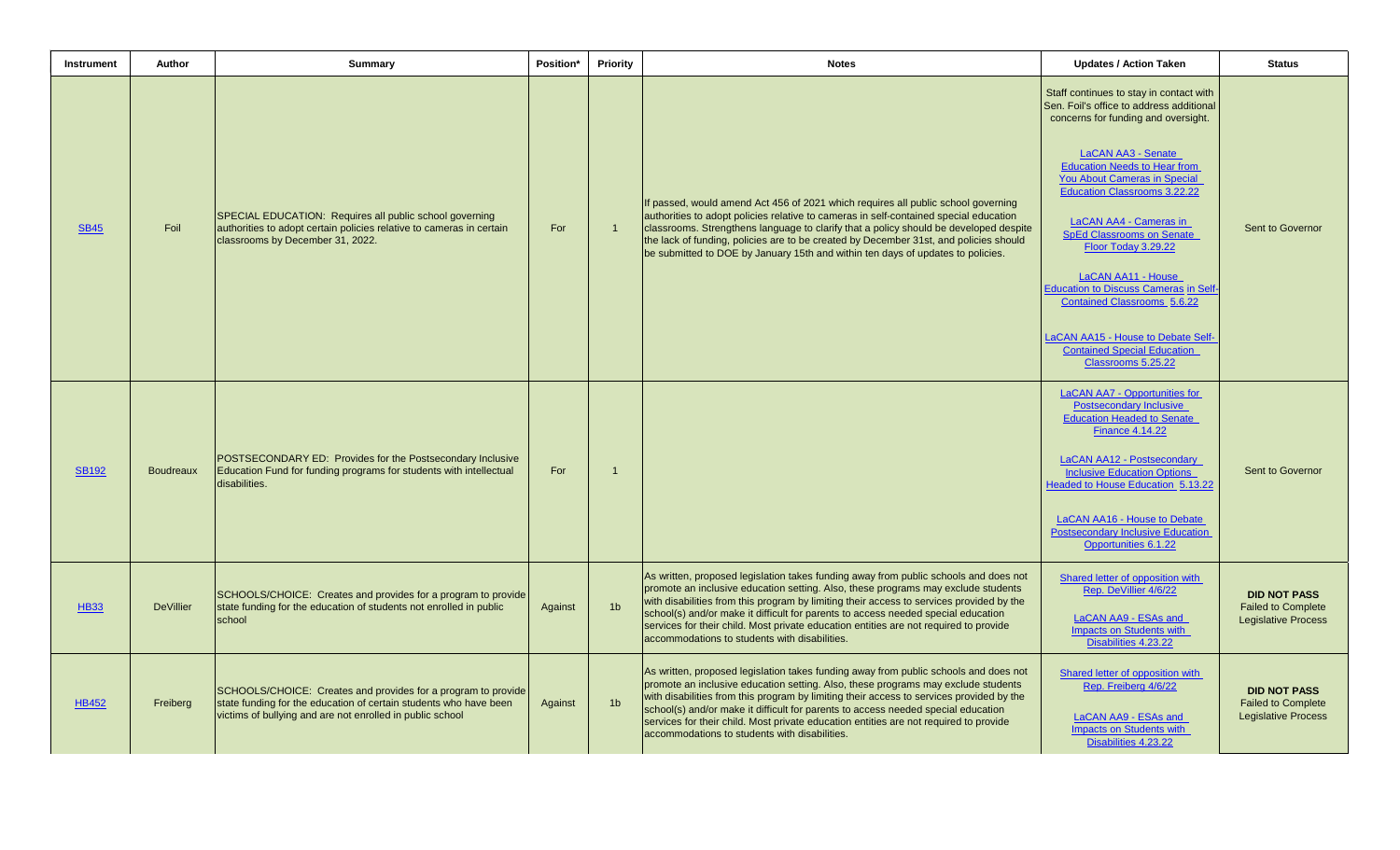| <b>Instrument</b> | Author        | Summary                                                                                                                                                             | Position*      | <b>Priority</b> | <b>Notes</b>                                                                                                                                                                                                                                                                                                                                                                                                                                                                                         | <b>Updates / Action Taken</b>                                                                                                                    | <b>Status</b>                                                                  |
|-------------------|---------------|---------------------------------------------------------------------------------------------------------------------------------------------------------------------|----------------|-----------------|------------------------------------------------------------------------------------------------------------------------------------------------------------------------------------------------------------------------------------------------------------------------------------------------------------------------------------------------------------------------------------------------------------------------------------------------------------------------------------------------------|--------------------------------------------------------------------------------------------------------------------------------------------------|--------------------------------------------------------------------------------|
| <b>HB824</b>      | Schlegel      | SCHOOLS/CHOICE: Creates and provides for a program to provide<br>state funding for the education of students not enrolled in a public<br>school                     | Against        | 1 <sub>b</sub>  | As written, proposed legislation takes funding away from public schools and does not<br>promote an inclusive education setting. Also, these programs may exclude students<br>with disabilities from this program by limiting their access to services provided by the<br>school(s) and/or make it difficult for parents to access needed special education<br>services for their child. Most private education entities are not required to provide<br>accommodations to students with disabilities. | Shared letter of opposition with<br>Rep. Schlegel 4/6/22<br><b>LaCAN AA9 - ESAs and</b><br>Impacts on Students with<br>Disabilities 4.23.22      | <b>DID NOT PASS</b><br><b>Failed to Complete</b><br><b>Legislative Process</b> |
| <b>HB838</b>      | Garafola      | SCHOOLS/CHOICE: Creates and provides for a program to provide<br>state funding for the education of students not enrolled in a public<br>school                     | Against        | 1 <sub>b</sub>  | As written, proposed legislation takes funding away from public schools and does not<br>promote an inclusive education setting. Also, these programs may exclude students<br>with disabilities from this program by limiting their access to services provided by the<br>school(s) and/or make it difficult for parents to access needed special education<br>services for their child. Most private education entities are not required to provide<br>accommodations to students with disabilities. | Shared letter of opposition with<br>Rep. Garafola 4/6/22<br>LaCAN AA9 - ESAs and<br>Impacts on Students with<br>Disabilities 4.23.22             | <b>DID NOT PASS</b><br><b>Failed to Complete</b><br><b>Legislative Process</b> |
| <b>SB203</b>      | <b>Hewitt</b> | FUNDS/FUNDING: Creates an education savings account for<br>certain students reading below grade level.                                                              | Against        | 1 <sub>b</sub>  | As written, proposed legislation takes funding away from public schools and does not<br>promote an inclusive education setting. Also, these programs may exclude students<br>with disabilities from this program by limiting their access to services provided by the<br>school(s) and/or make it difficult for parents to access needed special education<br>services for their child. Most private education entities are not required to provide<br>accommodations to students with disabilities. | Shared letter of opposition with Sen.<br><b>Hewitt 4/6/22</b><br>LaCAN AA9 - ESAs and<br><b>Impacts on Students with</b><br>Disabilities 4.23.22 | Sent to Governor                                                               |
| <u>SB260</u>      | <b>Hewitt</b> | FUNDS/FUNDING: Provides relative to the Community<br>and Family Support System Fund.                                                                                | <b>Neutral</b> | 1 <sub>b</sub>  |                                                                                                                                                                                                                                                                                                                                                                                                                                                                                                      |                                                                                                                                                  | <b>PASSED</b><br><b>Act 242</b>                                                |
|                   |               |                                                                                                                                                                     |                |                 |                                                                                                                                                                                                                                                                                                                                                                                                                                                                                                      |                                                                                                                                                  |                                                                                |
| <b>HB194</b>      | <b>Butler</b> | SCHOOLS/CHOICE: Creates and provides for a program to provide<br>state funding for the education of students with exceptionalities not<br>enrolled in public school | Against        | $\overline{2}$  | As written, proposed legislation takes funding away from public schools and may not<br>promote an inclusive education setting. Also most private education entities are not<br>required to provide accommodations to students with disabilities.                                                                                                                                                                                                                                                     | Shared letter of opposition with Rep.<br><b>Butler 4/6/22</b><br>LaCAN AA9 - ESAs and<br><b>Impacts on Students with</b><br>Disabilities 4.23.22 | Sent to Governor                                                               |
| <b>HB227</b>      | Wright        | SCHOOLS/CHOICE: Creates and provides for a program to provide<br>state funding for the education of students with exceptionalities not<br>enrolled in public school | Against        | $\overline{2}$  | As written, proposed legislation takes funding away from public schools and may not<br>promote an inclusive education setting. Also most private education entities are not<br>required to provide accommodations to students with disabilities.                                                                                                                                                                                                                                                     | Shared letter of opposition with Rep.<br><b>Wright 4/6/22</b><br>LaCAN AA9 - ESAs and<br><b>Impacts on Students with</b><br>Disabilities 4.23.22 | <b>DID NOT PASS</b><br><b>Failed to Complete</b><br><b>Legislative Process</b> |
| <b>HB645</b>      | Magee         | FUNDS/FUNDING: Establishes the Community Options Waiver<br>Fund and provides for dedication of revenues and use of monies in<br>the fund                            | For            | $\overline{2}$  | Modeled after the NOW Fund.                                                                                                                                                                                                                                                                                                                                                                                                                                                                          | Ex. Director shared the Council's<br>support of this issue with<br>Appropriations 4.11.22                                                        | <b>DID NOT PASS</b><br><b>Failed to Complete</b><br><b>Legislative Process</b> |
|                   |               | TRUSTS: Provides relative to irrevocable trusts for individuals                                                                                                     |                |                 |                                                                                                                                                                                                                                                                                                                                                                                                                                                                                                      |                                                                                                                                                  | <b>PASSED</b>                                                                  |
| <b>HB58</b>       | G. Miller     | interdicted                                                                                                                                                         | <b>Neutral</b> | 3               |                                                                                                                                                                                                                                                                                                                                                                                                                                                                                                      |                                                                                                                                                  | <b>Act 22</b>                                                                  |
| <b>HB80</b>       | Edmonds       | BUDGETARY CONTROLS: Restricts spending of state general<br>fund revenue-direct to 98% of the official forecast                                                      | Against        | $\mathbf{3}$    |                                                                                                                                                                                                                                                                                                                                                                                                                                                                                                      |                                                                                                                                                  | <b>DID NOT PASS</b><br><b>Failed to Complete</b><br><b>Legislative Process</b> |
| <b>HB90</b>       | Marcelle      | HEALTH/LDH: Creates the office on women's health within the La.<br>Department of Health and provides for the<br>duties and functions of the office                  | For            | 3               |                                                                                                                                                                                                                                                                                                                                                                                                                                                                                                      |                                                                                                                                                  | <b>DID NOT PASS</b><br><b>Failed to Complete</b><br><b>Legislative Process</b> |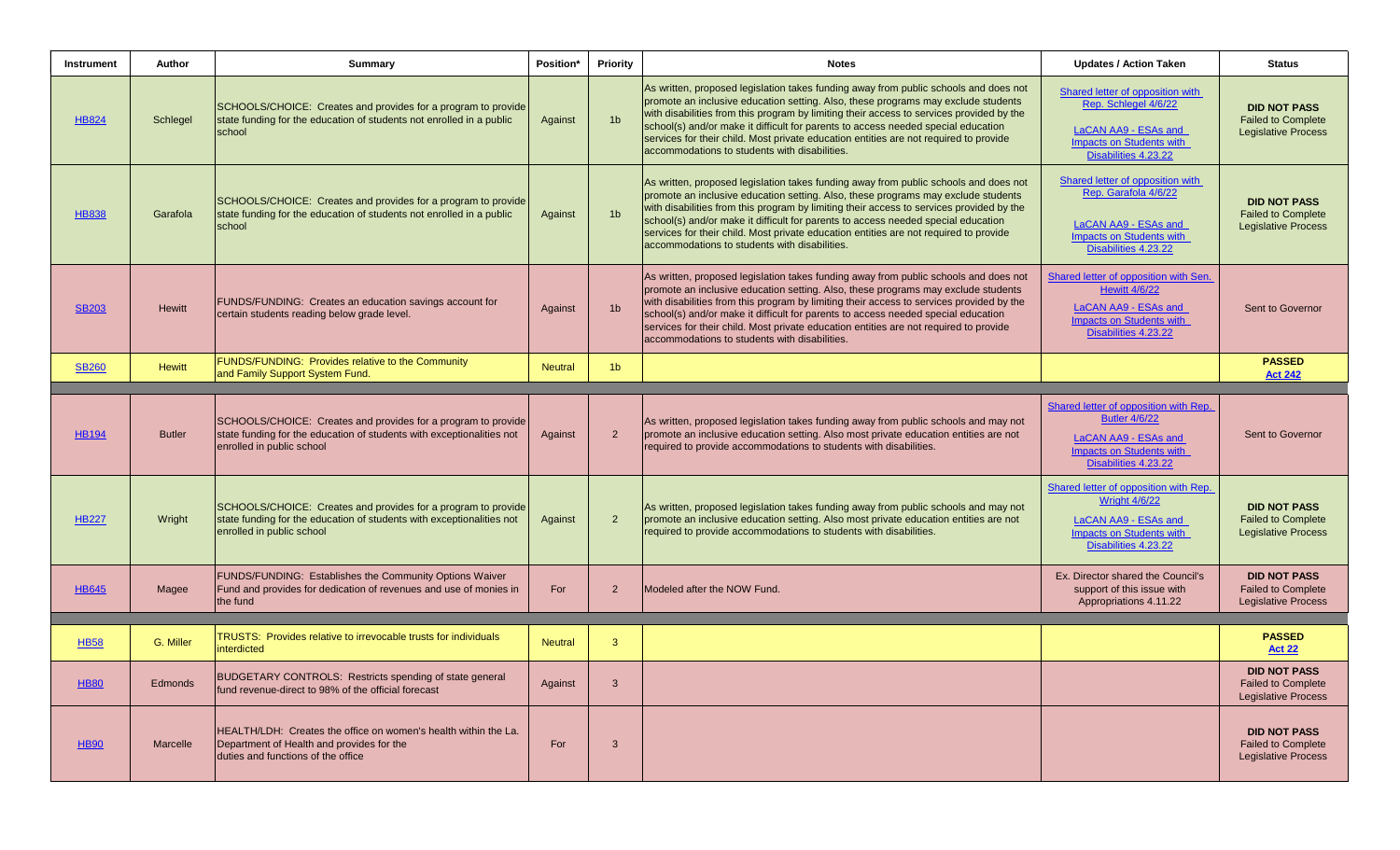| Instrument   | Author          | Summary                                                                                                                                                                                                            | Position*      | <b>Priority</b> | <b>Notes</b>                                                                                                                                                                                                                                                                                                                                                            | <b>Updates / Action Taken</b> | <b>Status</b>                                                                  |
|--------------|-----------------|--------------------------------------------------------------------------------------------------------------------------------------------------------------------------------------------------------------------|----------------|-----------------|-------------------------------------------------------------------------------------------------------------------------------------------------------------------------------------------------------------------------------------------------------------------------------------------------------------------------------------------------------------------------|-------------------------------|--------------------------------------------------------------------------------|
| <b>HB106</b> | Green           | CRIMINAL/SENTENCING: Eliminates the death penalty                                                                                                                                                                  | <b>Neutral</b> | $\mathbf{3}$    | While it has been deemed unconstitutional to execute someone with an intellectual<br>disability, lack of or inadequate legal representation and the burdensome evidence<br>requirements may still lead to individuals with intellectual disabilities receiving a death<br>penalty sentence.                                                                             |                               | <b>DID NOT PASS</b><br><b>Failed to Complete</b><br><b>Legislative Process</b> |
| <b>HB136</b> | <b>Marino</b>   | EDUCATION: Requires dyslexia education as a component of<br>teacher education programs                                                                                                                             | For            | $\mathbf{3}$    | Proposed law requires that teacher education programs include at least three credit<br>hours on teaching students with dyslexia                                                                                                                                                                                                                                         |                               | Sent to Governor                                                               |
| <b>HB143</b> | <b>Butler</b>   | STATE AGENCIES: Provides for development and<br>implementation by state agencies of policies, training, and reporting<br>relative to compliance with requirements of the Americans with<br><b>Disabilities Act</b> | For            | $\mathbf{3}$    |                                                                                                                                                                                                                                                                                                                                                                         |                               | <b>PASSED</b><br><b>Act 103</b>                                                |
| <b>HB146</b> | Owen            | CIVIL/INTERDICTION: Provides relative to consent with regard to<br>certain medical procedures                                                                                                                      | <b>Neutral</b> | $\mathbf{3}$    | Currently individuals that are interdicted are not able to make these<br>decisions. While this law does help take that individual's wishes into account, there is<br>still some concern about how effective this would be in allowing someone to express<br>their wishes and impacts it may have on the<br>need for medically necessary or even life saving procedures. |                               | <b>DID NOT PASS</b><br><b>Failed to Complete</b><br><b>Legislative Process</b> |
| <b>HB190</b> | Johnson         | MEDICAL MARIJUANA: Authorizes certain nurse practitioners to<br>recommend medical marijuana to patients                                                                                                            | <b>Neutral</b> | $\mathbf{3}$    |                                                                                                                                                                                                                                                                                                                                                                         |                               | Sent to Governor                                                               |
| <b>HB222</b> | <b>Marcelle</b> | STUDENT/DISCIPLINE: Provides relative to out-of-school<br>suspensions and expulsions of public school students                                                                                                     | <b>Neutral</b> | $\mathbf{3}$    |                                                                                                                                                                                                                                                                                                                                                                         |                               | <b>DID NOT PASS</b><br><b>Failed to Complete</b><br><b>Legislative Process</b> |
| <b>HB226</b> | Turner          | <b>HEALTH CARE: Enacts the Louisiana Healthcare Workforce</b><br><b>Training Law</b>                                                                                                                               | For            | $\mathbf{3}$    | Proposed law requires that the council, in carrying out its duties, shall give<br>primary consideration to increasing workforce diversity and furthering improved access,<br>quality, and equity of health care for underserved communities, Medicaid-eligible<br>individuals and families, and other<br>medically needy populations.                                   |                               | <b>DID NOT PASS</b><br><b>Failed to Complete</b><br><b>Legislative Process</b> |
| <b>HB229</b> | Green           | EMPLOYMENT/WAGES-MINIMUM: (Constitutional Amendment)<br>Establishes a state minimum wage                                                                                                                           | For            | $\mathbf{3}$    | Increasing minimum wage may help address the direct support workforce crisis.                                                                                                                                                                                                                                                                                           |                               | <b>DID NOT PASS</b>                                                            |
| <b>HB257</b> | Landry          | LESSOR/LESSEE: Provides relative to lease termination in certain<br>conditions                                                                                                                                     | For            | $\mathbf{3}$    | Proposed law provides that lessees who are at least 60 years old or with a physical or<br>mental disability may terminate their residential lease agreement prior to the term of the<br>lease if their physical or mental condition requires their relocation to a new dwelling for<br>care or treatment.                                                               |                               | <b>DID NOT PASS</b><br><b>Failed to Complete</b><br><b>Legislative Process</b> |
| <b>HB269</b> | <b>Nelson</b>   | STUDENTS: Prohibits promotion to the fourth grade of<br>certain students whose reading deficiencies have not been<br>remedied by the end of the third grade                                                        | <b>Neutral</b> | $\mathbf{3}$    |                                                                                                                                                                                                                                                                                                                                                                         |                               | <b>DID NOT PASS</b>                                                            |
| <b>HB291</b> | Edmonds         | NURSING HOMES: Requires all nursing homes to maintain in<br>effect emergency preparedness plans<br>approved by the La. Department of Health                                                                        | For            | $\mathbf{3}$    | Includes representative from Disability Rights Louisiana on review committee.                                                                                                                                                                                                                                                                                           |                               | Sent to Governor                                                               |
| <b>HB311</b> | Marcelle        | EMPLOYMENT/WAGES-MINIMUM: Establishes a state minimum<br>wage rate                                                                                                                                                 | For            | $\mathbf{3}$    | Increasing minimum wage may help address the direct support workforce crisis.                                                                                                                                                                                                                                                                                           |                               | <b>DID NOT PASS</b>                                                            |
| <b>HB315</b> | Turner          | EDUCATION/SPECIAL: Provides for the Blind and<br>Visually Impaired Student's Bill of Rights                                                                                                                        | For            | $\mathbf{3}$    |                                                                                                                                                                                                                                                                                                                                                                         |                               | Sent to Governor                                                               |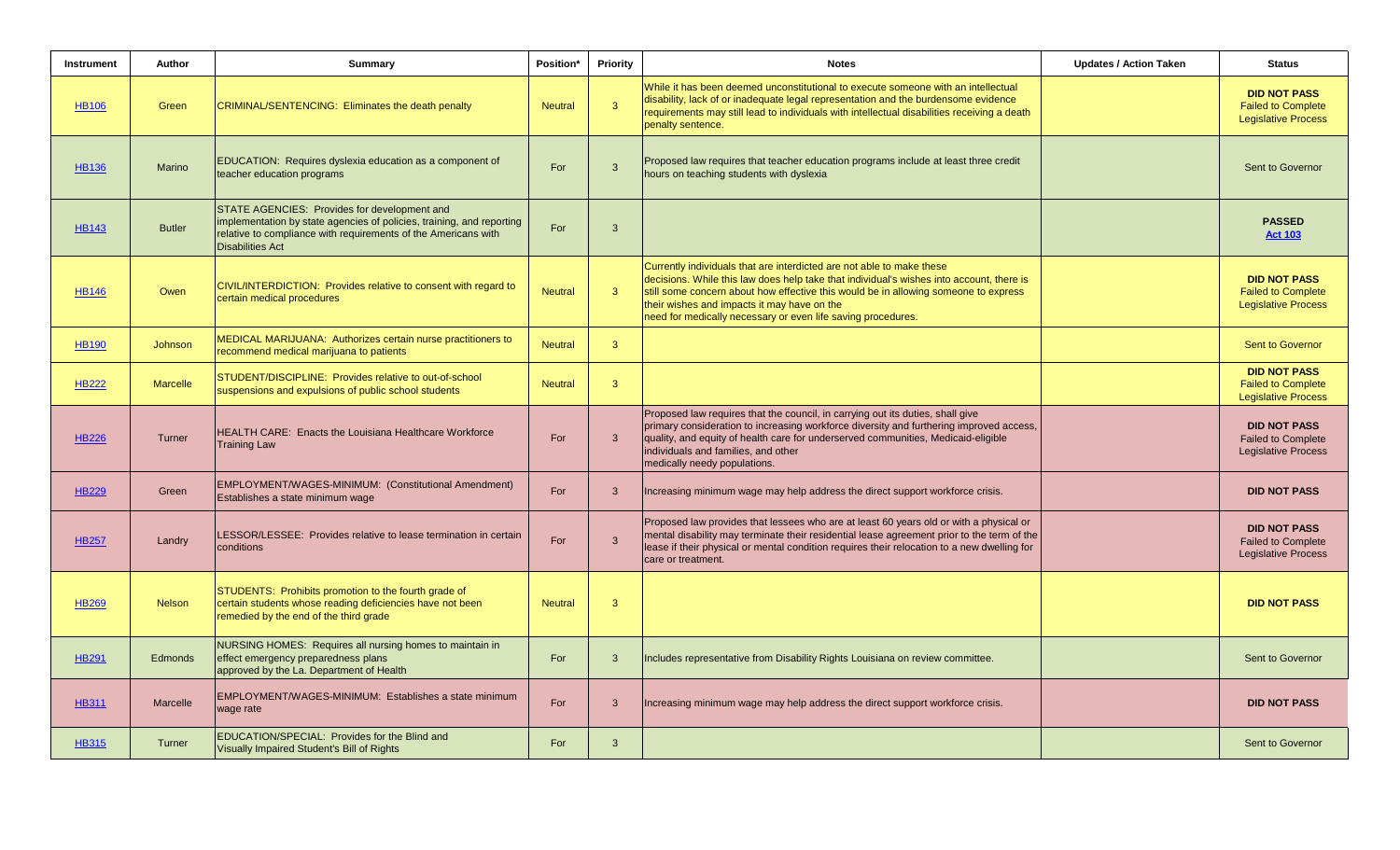| Instrument   | Author           | <b>Summary</b>                                                                                                                                                                                              | Position*      | Priority     | <b>Notes</b>                                                                                                                                                                                                                                                                                                                                                       | <b>Updates / Action Taken</b> | <b>Status</b>                                                                  |
|--------------|------------------|-------------------------------------------------------------------------------------------------------------------------------------------------------------------------------------------------------------|----------------|--------------|--------------------------------------------------------------------------------------------------------------------------------------------------------------------------------------------------------------------------------------------------------------------------------------------------------------------------------------------------------------------|-------------------------------|--------------------------------------------------------------------------------|
| <b>HB337</b> | Hilferty         | MOTOR VEHICLES: Establishes a special identification card<br>designation for persons with autism spectrum disorder                                                                                          | For            | $\mathbf{3}$ |                                                                                                                                                                                                                                                                                                                                                                    |                               | <b>PASSED</b><br><b>Act 210</b>                                                |
| <b>HB346</b> | Thompson         | STUDENT/LOANS-SCHOLARSHP: Provides for a program and a<br>fund for the purpose of providing scholarships for students in<br>approved teacher preparation programs                                           | For            | $\mathbf{3}$ | If passed, advocacy with LDOE should continue as they develop policies for the<br>program in hopes that funding could be used to help increase teachers going into<br>special education field.                                                                                                                                                                     |                               | Sent to Governor                                                               |
| <b>HB384</b> | Wheat            | HEALTH CARE/FACILITIES: Requires pediatric day health care<br>facilities to provide for installation and operation of cameras at their<br>premises                                                          | For            | $\mathbf{3}$ |                                                                                                                                                                                                                                                                                                                                                                    |                               | Sent to Governor                                                               |
| <b>HB416</b> | <b>Marino</b>    | STUDENTS: Provides relative to screening of students for dyslexia<br>and other impediments to learning                                                                                                      | For            | $\mathbf{3}$ |                                                                                                                                                                                                                                                                                                                                                                    |                               | Sent to Governor                                                               |
| <b>HB451</b> | Carpenter        | SCHOOLS/CHARTER: Requires the State Board of<br>Elementary and Secondary Education to consider the potential fiscal<br>impact on the local school system when reviewing a Type 2 charter<br>school proposal | For            | $\mathbf{3}$ |                                                                                                                                                                                                                                                                                                                                                                    |                               | <b>DID NOT PASS</b>                                                            |
| <b>HB524</b> | Lyons            | <b>EXCEPTIONAL PERSONS: Establishes a program for needs</b><br>assessment and coordination of services for people with disabilities<br>affected by disasters                                                | For            | $\mathbf{3}$ |                                                                                                                                                                                                                                                                                                                                                                    |                               | Sent to Governor                                                               |
| <b>HB611</b> | <b>Selders</b>   | HEALTH CARE/FACILITIES: Provides relative to the facility need<br>review process for healthcare facilities and providers                                                                                    | <b>Neutral</b> | $\mathbf{3}$ |                                                                                                                                                                                                                                                                                                                                                                    |                               | <b>DID NOT PASS</b><br><b>Failed to Complete</b><br><b>Legislative Process</b> |
| <b>HB624</b> | Pressly          | HEALTH CARE/PROVIDERS: Includes behavioral health<br>services providers within the definition of "healthcare provider" in the<br>La. Telehealth Access Act                                                  | For            | $\mathbf{3}$ |                                                                                                                                                                                                                                                                                                                                                                    |                               | <b>DID NOT PASS</b><br><b>Failed to Complete</b><br><b>Legislative Process</b> |
| <b>HB649</b> | Hilferty         | STUDENT/DISCIPLINE: Prohibits corporal punishment in public<br>schools                                                                                                                                      | For            | $\mathbf{3}$ | Corporal punishment is banned for students with disabilities but many students with<br>disabilities have not been identified and do not have IEPs, 504 plans, Behavior plans,<br>etc. in place leaving them unprotected. An amendment was added that would allow<br>parents to opt in granting the school permission to use corporal punishment on their<br>child. |                               | <b>DID NOT PASS</b><br><b>Failed to Complete</b><br><b>Legislative Process</b> |
| <b>HB709</b> | <b>Selders</b>   | HEALTH/BEHAVIORAL: Authorizes behavioral health<br>services providers to furnish services to clients and patients<br>regardless of those persons' location within the<br>state                              | For            | $\mathbf{3}$ |                                                                                                                                                                                                                                                                                                                                                                    |                               | <b>PASSED</b><br><b>Act 390</b>                                                |
| <b>HB784</b> | <b>Duplessis</b> | HEALTH: Provides relative to universal perinatal mood disorder<br>screening for primary care doctors                                                                                                        | For            | $\mathbf{3}$ |                                                                                                                                                                                                                                                                                                                                                                    |                               | <b>PASSED</b><br><b>Act 188</b>                                                |
| <b>HB827</b> | Gadberry         | HEALTH/CHILDREN: Provides relative to screening of children for<br>autism spectrum disorder                                                                                                                 | For            | $\mathbf{3}$ |                                                                                                                                                                                                                                                                                                                                                                    |                               | <b>PASSED</b><br><b>Act 356</b>                                                |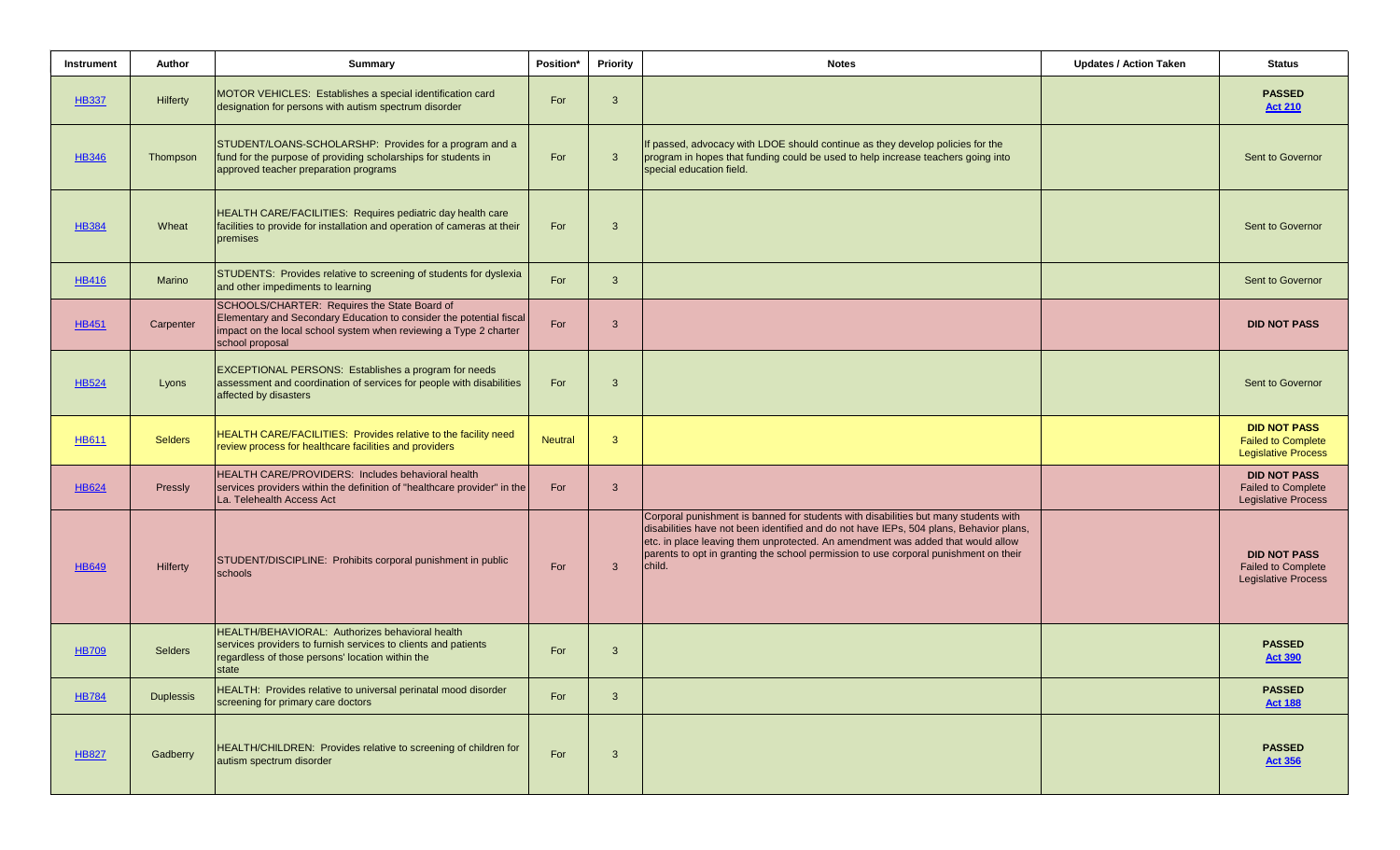| <b>Instrument</b> | Author        | <b>Summary</b>                                                                                                 | Position*      | Priority     | <b>Notes</b>                                                                                                                                                                    | <b>Updates / Action Taken</b> | <b>Status</b>                                                                  |
|-------------------|---------------|----------------------------------------------------------------------------------------------------------------|----------------|--------------|---------------------------------------------------------------------------------------------------------------------------------------------------------------------------------|-------------------------------|--------------------------------------------------------------------------------|
| <b>HB880</b>      | Carter        | EMPLOYMENT/WAGES-MINIMUM: Establishes a state minimum<br>wage rate                                             | For            | 3            | Increasing minimum wage may help address the direct support workforce crisis.                                                                                                   |                               | <b>DID NOT PASS</b><br><b>Failed to Complete</b><br><b>Legislative Process</b> |
| <b>HB914</b>      | <b>Crews</b>  | SCHOOLS: Provides relative to treatment of students with seizure<br>disorders and training of school employees | For            | $\mathbf{3}$ |                                                                                                                                                                                 |                               | Sent to Governor                                                               |
| <b>HB933</b>      | Stagni        | NURSING HOMES: Provides relative to emergency preparedness<br>among licensed nursing homes                     | For            | 3            |                                                                                                                                                                                 |                               | Sent to Governor                                                               |
| <b>HB940</b>      | Freiberg      | SCHOOLS/CHARTER: Provides relative to student enrollment at<br>charter schools                                 | Against        | $\mathbf{3}$ | This could potentially allow charter schools to not serve students with disabilities and<br>students who are economically disadvantaged.                                        |                               | <b>DID NOT PASS</b><br><b>Failed to Complete</b><br><b>Legislative Process</b> |
| <b>HB946</b>      | <b>Miller</b> | EDUCATION/SPECIAL: Provides relative to the membership and<br>reports of special education advisory councils   | For            | 3            |                                                                                                                                                                                 |                               | Sent to Governor                                                               |
| <b>HB1012</b>     | Lyons         | MEDICAID: Provides relative to nonemergency medical<br>transportation services within the La. Medicaid program | For            | 3            |                                                                                                                                                                                 |                               | Sent to Governor                                                               |
| <b>SB30</b>       | <b>Mills</b>  | HEALTH SERVICES: Provides relative to facility need review.                                                    | For            | $\mathbf{3}$ | Proposed law identifies the healthcare providers that are subject to facility need review<br>and provides for the creation and composition of a facility need review committee. |                               | Sent to Governor                                                               |
| <b>SB33</b>       | <b>Mills</b>  | NURSING HOMES: Provides relative to alternate electrical power<br>sources in nursing facilities.               | For            | $\mathbf{3}$ |                                                                                                                                                                                 |                               | <b>PASSED</b><br><b>Act 253</b>                                                |
| <b>SB74</b>       | <b>Hewitt</b> | ELECTION CODE: Provides relative to the qualification of poll<br>watchers.                                     | For            | $\mathbf{3}$ | Proposed legislation would remove stipulation that individuals who require assistance<br>to vote cannot serve as poll watchers.                                                 |                               | <b>PASSED</b><br><b>Act 178</b>                                                |
| <b>SB92</b>       | Cathey        | DISCRIMINATION: Prohibits employers from discriminating against<br>employees due to their medical history.     | <b>Neutral</b> | 3            |                                                                                                                                                                                 |                               | <b>DID NOT PASS</b><br><b>Failed to Complete</b><br><b>Legislative Process</b> |
| <b>SB98</b>       | <b>Hewitt</b> | <b>HEALTH DEPARTMENT: Provides relative to the Louisiana</b><br>Commission for the Deaf.                       | For            | $\mathbf{3}$ |                                                                                                                                                                                 |                               | <b>PASSED</b><br><b>Act 128</b>                                                |
| <b>SB116</b>      | <b>Barrow</b> | HEALTH DEPARTMENT: Creates the office on women's health<br>within the Louisiana Department of Health.          | For            | $\mathbf{3}$ |                                                                                                                                                                                 |                               | Sent to Governor                                                               |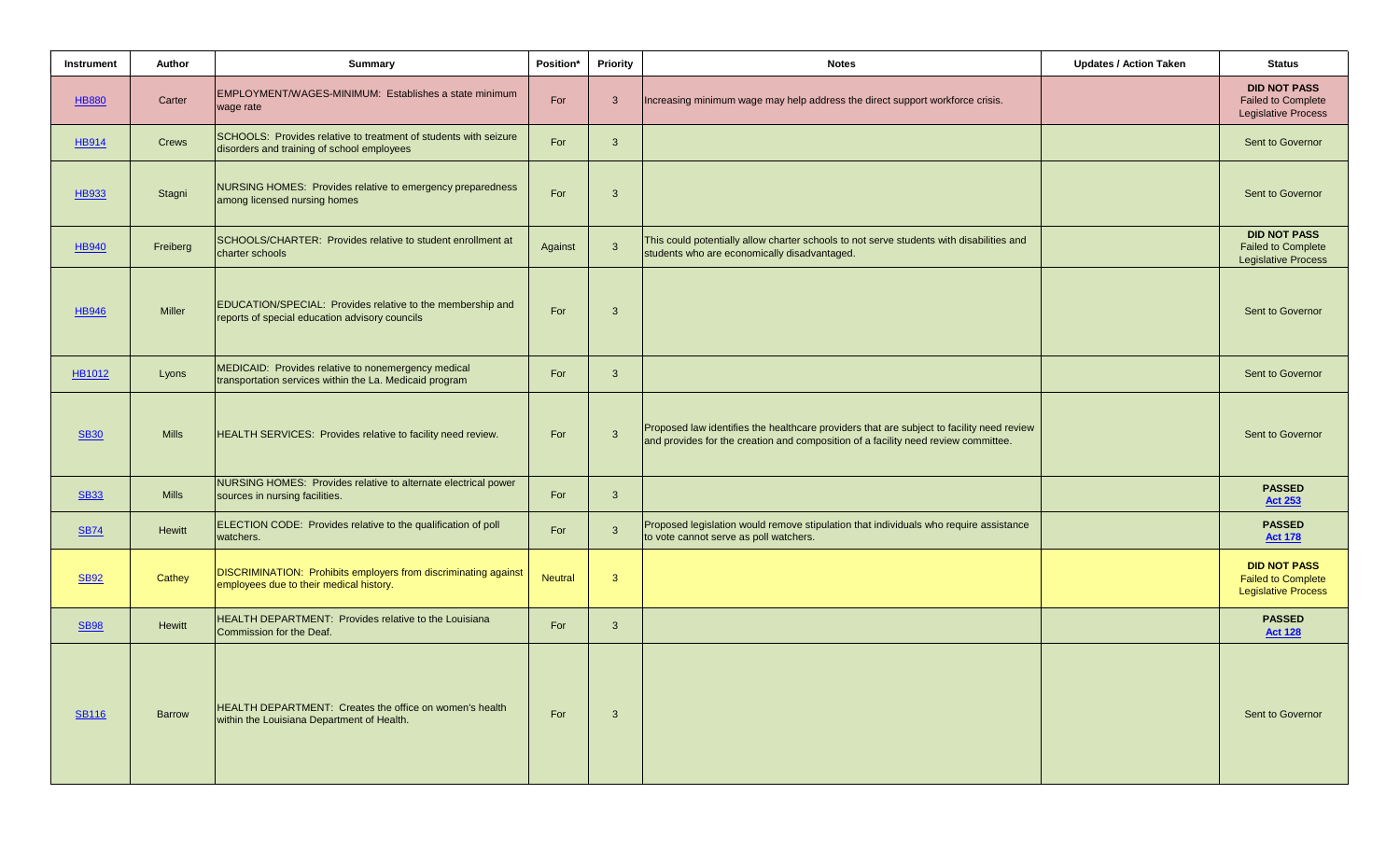| Instrument   | Author        | Summary                                                                                                                                                                                                    | Position*      | Priority     | <b>Notes</b>                                                                                                                                                                                                                                                                                | <b>Updates / Action Taken</b> | <b>Status</b>                                                                  |
|--------------|---------------|------------------------------------------------------------------------------------------------------------------------------------------------------------------------------------------------------------|----------------|--------------|---------------------------------------------------------------------------------------------------------------------------------------------------------------------------------------------------------------------------------------------------------------------------------------------|-------------------------------|--------------------------------------------------------------------------------|
| <b>SB154</b> | Talbot        | HEALTH/ACC INSURANCE: Provides for health<br>insurance coverage of genetic testing for critically ill infants with no<br>diagnosis.                                                                        | For            | $\mathbf{3}$ |                                                                                                                                                                                                                                                                                             |                               | Sent to Governor                                                               |
| <b>SB166</b> | <b>Talbot</b> | NURSING HOMES: Requires nursing facilities to have<br>generators.                                                                                                                                          | For            | $\mathbf{3}$ |                                                                                                                                                                                                                                                                                             |                               | <b>DID NOT PASS</b><br><b>Failed to Complete</b><br><b>Legislative Process</b> |
| <b>SB167</b> | Talbot        | NURSING HOMES: Provides relative to emergency preparedness<br>plans for nursing homes.                                                                                                                     | For            | $\mathbf{3}$ |                                                                                                                                                                                                                                                                                             |                               | Sent to Governor                                                               |
| <b>SB176</b> | <b>Fields</b> | SPECIAL EDUCATION: Amends the Blind Persons'<br>Literacy Rights and Education Act.                                                                                                                         | For            | $\mathbf{3}$ |                                                                                                                                                                                                                                                                                             |                               | <b>PASSED</b><br><b>Act 302</b>                                                |
| <b>SB253</b> | <b>Barrow</b> | <b>INSURANCE DEPARTMENT: Provides an unfair trade</b><br>practice if an insurer takes advantage of an insured who is a senior<br>or a special needs individual during a disaster or declared<br>emergency. | For            | $\mathbf{3}$ |                                                                                                                                                                                                                                                                                             |                               | <b>DID NOT PASS</b><br><b>Failed to Complete</b><br><b>Legislative Process</b> |
| <b>SB256</b> | <b>Barrow</b> | SCHOOLS: Requires certain assessments of a student prior to<br>suspension from school.                                                                                                                     | <b>Neutral</b> | $\mathbf{3}$ |                                                                                                                                                                                                                                                                                             |                               | <b>DID NOT PASS</b>                                                            |
| <b>SB257</b> | <b>Mills</b>  | MEDICAID: Provides relative to Medicaid coverage for continuous<br>glucose monitors.                                                                                                                       | For            | $\mathbf{3}$ |                                                                                                                                                                                                                                                                                             |                               | <b>PASSED</b><br><b>Act 241</b>                                                |
| <b>SB269</b> | <b>Barrow</b> | <b>EMPLOYMENT: Constitutional amendment to establish a state</b><br>minimum hourly wage and index future increases according to the<br>Consumer Price Index or its successor index.                        | For            | $\mathbf{3}$ | Increasing minimum wage may help address the direct support workforce crisis.                                                                                                                                                                                                               |                               | <b>DID NOT PASS</b><br><b>Failed to Complete</b><br><b>Legislative Process</b> |
| <b>SB294</b> | Jackson       | CRIME/PUNISHMENT: Eliminates the death penalty for offenses<br>committed on or after August 1, 2022, and allocates savings<br>generated to Early Childhood Education Fund literacy programs.               | For            | $\mathbf{3}$ | While it has been deemed unconstitutional to execute someone with an intellectual<br>disability, lack of or inadequate legal representation and the burdensome evidence<br>requirements may still lead to individuals with intellectual disabilities receiving a death<br>penalty sentence. |                               | <b>DID NOT PASS</b>                                                            |
| <b>SB298</b> | <b>Barrow</b> | MEDICAID: Requires the Louisiana Department of Health to<br>annually review medications, forms of treatment, and services for<br>care of Medicaid enrollees with sickle cell disease.                      | For            | $\mathbf{3}$ |                                                                                                                                                                                                                                                                                             |                               | Sent to Governor                                                               |
| <b>SB299</b> | <b>Barrow</b> | BESE: Prohibits the chartering authority from approving or renewing<br>charters of charter schools until the legislative auditor conducts<br>certain performance audits                                    | For            | $\mathbf{3}$ |                                                                                                                                                                                                                                                                                             |                               | <b>DID NOT PASS</b><br><b>Failed to Complete</b><br><b>Legislative Process</b> |
| <b>SB407</b> | <b>Bouje</b>  | SCHOOLS: Requires schools to store epinephrine in the<br>classrooms of certain students.                                                                                                                   | For            | $\mathbf{3}$ |                                                                                                                                                                                                                                                                                             |                               | <b>PASSED</b><br><b>Act 315</b>                                                |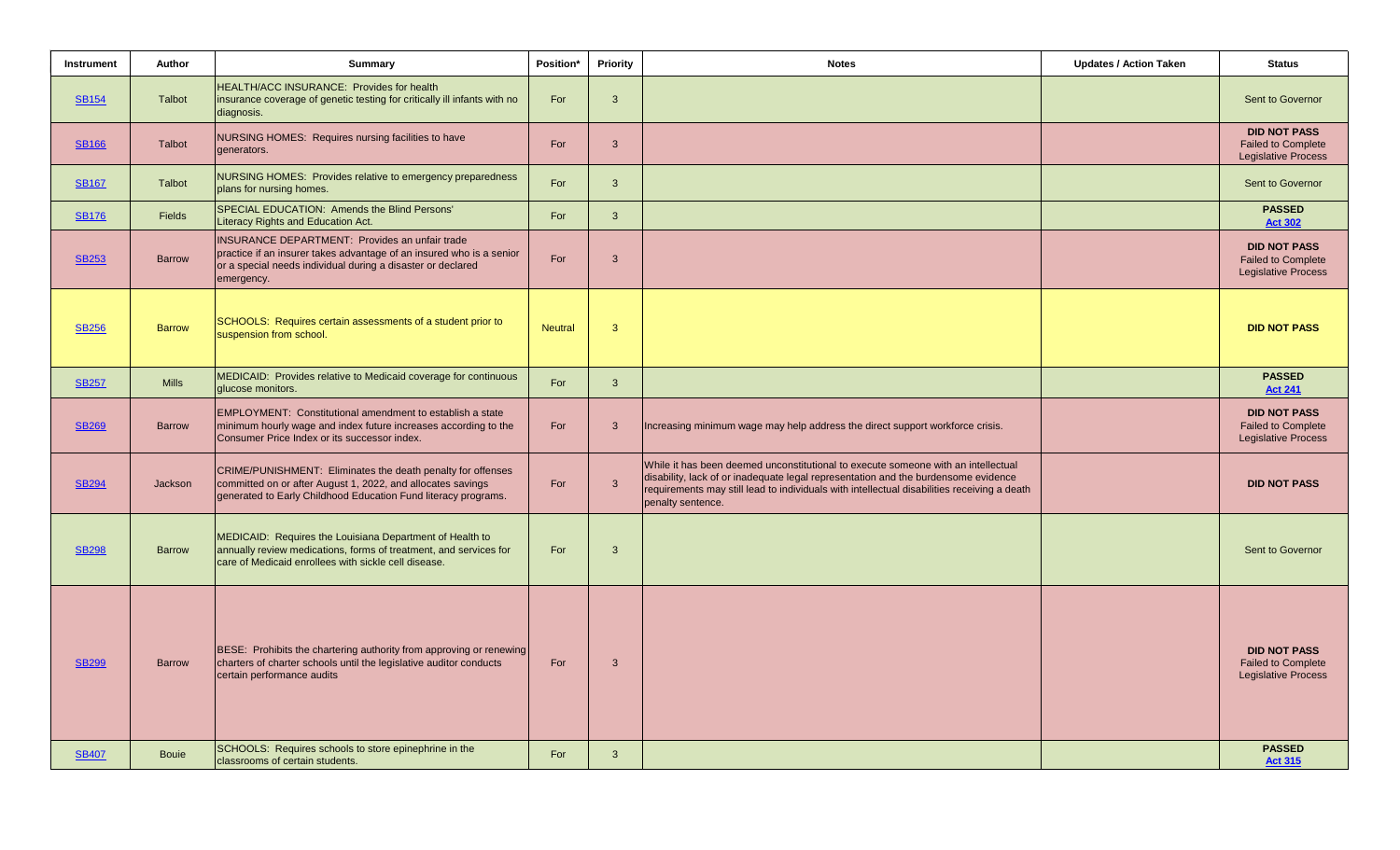| Instrument    | Author          | <b>Summary</b>                                                                                                                                                                                                                             | Position* | Priority     | <b>Notes</b>                                                                                                                                                                                                                 | <b>Updates / Action Taken</b> | <b>Status</b>                                                                  |
|---------------|-----------------|--------------------------------------------------------------------------------------------------------------------------------------------------------------------------------------------------------------------------------------------|-----------|--------------|------------------------------------------------------------------------------------------------------------------------------------------------------------------------------------------------------------------------------|-------------------------------|--------------------------------------------------------------------------------|
| <b>SB464</b>  | Talbot          | MEDICAID: Provides relative to Medicaid coverage for genetic<br>testing of critically ill infants with no diagnosis.                                                                                                                       | For       | $\mathbf{3}$ |                                                                                                                                                                                                                              |                               | <b>DID NOT PASS</b><br><b>Failed to Complete</b><br><b>Legislative Process</b> |
| HCR4          | <b>Butler</b>   | MEDICAID: Increases Medicaid reimbursement to intermediate<br>care facilities for resident leave of absence days                                                                                                                           | Against   | $\mathbf{3}$ | Resolution if passed would amend present administrative rule to provide that<br>reimbursement to non-state ICFs for all leave of absence days shall be increased from<br>75% to 85% of the current applicable per diem rate. |                               | <b>PASSED</b>                                                                  |
| <b>HCR14</b>  | Willard         | VOTERS/VOTING: Creates a task force to study and<br>make recommendations relative to the voting rights of people with<br>disabilities                                                                                                      | For       | $\mathbf{3}$ | Recommend more persons with disabilities be included in task force makeup.                                                                                                                                                   |                               | <b>PASSED</b>                                                                  |
| <b>HCR38</b>  | <b>Davis</b>    | EXCEPTIONAL PERSONS: Forms a working group to<br>study the unique needs of individuals with intellectual and<br>developmental disabilities and co-occurring behavioral health<br>conditions                                                | For       | $\mathbf{3}$ |                                                                                                                                                                                                                              |                               | <b>PASSED</b>                                                                  |
| <b>HCR39</b>  | <b>Butler</b>   | WORKFORCE DEVELOPMENT: Requests a study and<br>recommendations concerning barriers to hiring of direct support<br>professionals who provide Medicaid-covered services to people with<br>disabilities                                       | For       | $\mathbf{3}$ |                                                                                                                                                                                                                              |                               | <b>PASSED</b>                                                                  |
| <b>HCR40</b>  | <b>Miller</b>   | MEDICAID: Requests the La. Department of Health to<br>study and report on the costs of providing nursing services in certain<br>Medicaid-funded programs and facilities for persons with intellectual<br>and developmental<br>disabilities | For       | $\mathbf{3}$ |                                                                                                                                                                                                                              |                               | <b>PASSED</b>                                                                  |
| <b>HCR44</b>  | <b>Miller</b>   | HEALTH: Creates and provides for the Health Inequities and<br><b>Disparities in Rural Areas Task Force</b>                                                                                                                                 | For       | $\mathbf{3}$ |                                                                                                                                                                                                                              |                               | <b>PASSED</b>                                                                  |
| <b>HCR89</b>  | <b>Miller</b>   | INSURANCE/HEALTH: Requests a study of the costs and benefits<br>of mandating coverage for therapies and treatments for PANS,<br>PANDAS, and both conditions as types of AE by private insurance<br>plans in the state of La.               | For       | $\mathbf{3}$ |                                                                                                                                                                                                                              |                               | <b>PASSED</b>                                                                  |
| <b>HCR112</b> | Amedee          | PUBLIC MEETINGS: Requests local public bodies to allow the<br>public to view and participate in meetings via<br>electronic means to the extent practicable                                                                                 | For       | $\mathbf{3}$ |                                                                                                                                                                                                                              |                               | <b>PASSED</b>                                                                  |
| <b>HR105</b>  | <b>Duplesis</b> | TRANSPORTATION: Creates a task force to study and make policy<br>recommendations relative to ridesharing options for persons with<br>disabilities                                                                                          | For       | $\mathbf{3}$ |                                                                                                                                                                                                                              |                               | <b>DID NOT PASS</b><br><b>Failed to Complete</b><br><b>Legislative Process</b> |
| <b>HR165</b>  | Carpenter       | SCHOOLS/CHARTER: Directs the State Board of Elementary and<br>Secondary Education to consider the potential fiscal impact on local<br>school systems when<br>reviewing a Type 2 charter school proposal                                    | For       | $\mathbf{3}$ |                                                                                                                                                                                                                              |                               | <b>DID NOT PASS</b><br><b>Failed to Complete</b><br><b>Legislative Process</b> |